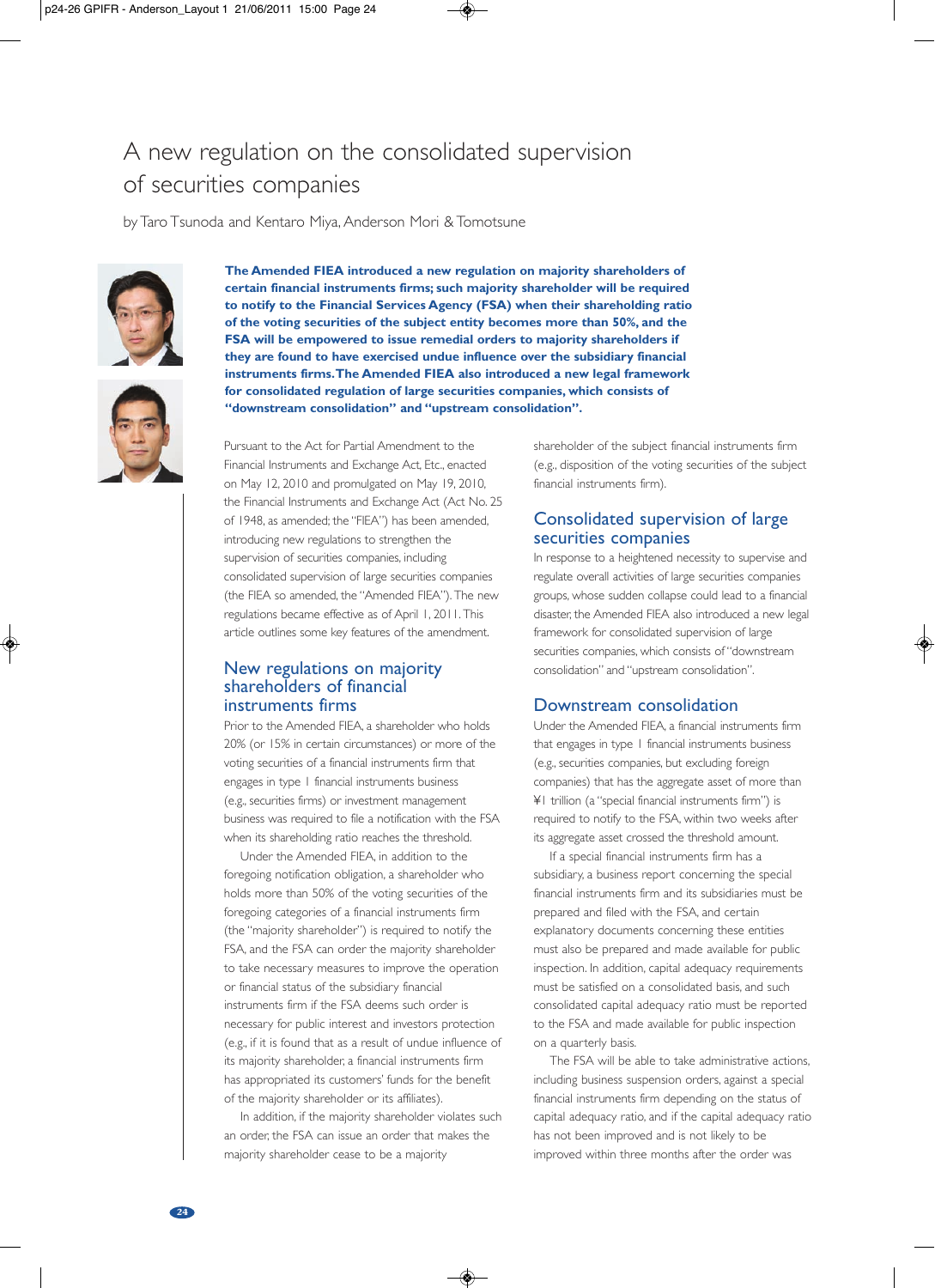issued, a special financial instruments firm could be revoked its financial instruments firm registration.

Furthermore, the FSA will be able to compel subsidiaries of a special financial instruments firm to submit a report on such matters as the FSA requires, and the FSA will also be able to investigate such subsidiaries if such investigation is deemed necessary for the public interest and investor protection.

In addition, if a special financial instruments firm has a parent company, the special financial instruments firm is required to file with the FSA (i) certain basic information regarding the parent company; (ii) business and financial status of group companies to which the special financial instruments firm belong; (iii) if such group companies are regulated under laws other than the FIEA or laws of foreign countries, outline of such regulations; and (iv) if the parent company manages the operation of the special financial instruments firm or if the special financial instruments firm receives financial support from other group companies, outline of such financial support.

If the parent of a special financial instruments firm is also subject to the upstream consolidated supervision (discussed below), the foregoing

regulations applicable to downstream consolidated supervision will not be applied.

## Upstream consolidation

If a parent company of a special financial instruments firm is found to be engaged (as its own business) in the management of the special financial instruments firm (e.g., the parent company continuously engages in business and financial administration of the subsidiary securities firm, for example, by involving itself in business strategies planning, risk management, compliance oversight, personnel matters of the subsidiary, and supervising daily operation of the subsidiary) or the parent company or its subsidiaries provide funds to the special financial instruments firm in a way that the special financial instruments firm is so dependent on such funds that stoppage of such funds would likely cause substantial hindrance on its business operation, the FSA may designate such parent company as "designated parent company" thereby making it subject to the upstream consolidated supervision.

The FSA may, however, choose not to make such designation if such parent company and its subsidiaries are appropriately supervised under laws other than